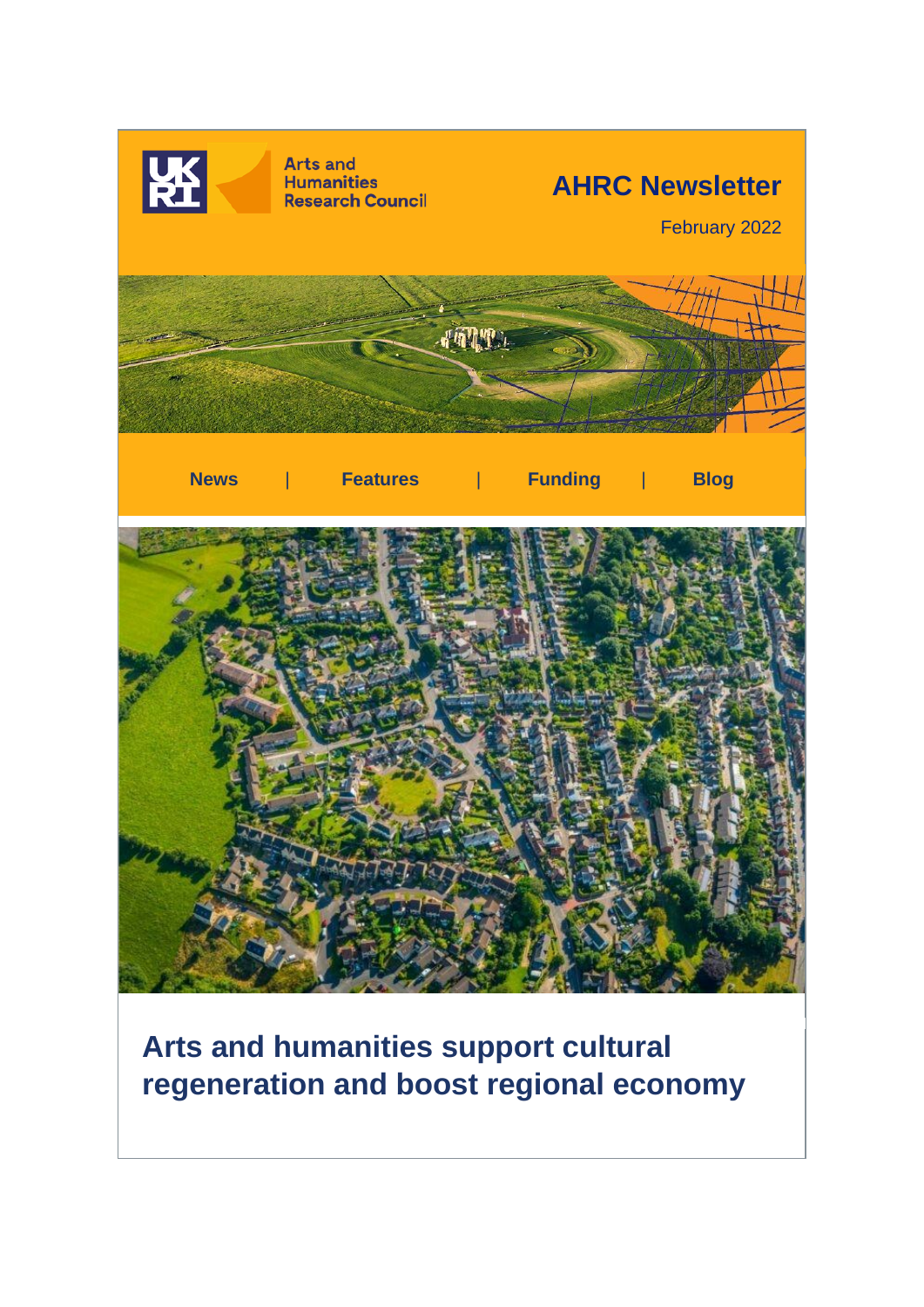AHRC is investing £850,000 in nine projects across the UK to support cultural regeneration and boost regional economies. From building capacity for the creative industries to restoring civic pride in our towns, the projects will support cultural and social regeneration across the length and breadth of the UK.

The projects will achieve a range of goals including redeveloping iconic local landmarks, increasing cultural participation within communities and tackling socioeconomic inequalities.

[Read more](https://r20.rs6.net/tn.jsp?f=001Ojx5rmEWqJ77zvCCeMJBv_PHMoqjztr6oEPE_ZDzOw5QtAwZlh3MpTJWU1ItyojMV-ppcAJdFaA-xwVZgX5u5XoUaALBXar0OhnPDb_pha9OdLdomiqCaWiPKnss8tSHG8msC361SGZzcDcDumjk54EycEurxKDNT5thjxOvXDDkekveEDBMnsPR9TKq0KWj8eFIkNYBu_V0U1F4t0gguXnQ7BON5uNXn3d8to4PUY8=&c=lNuuC5O2zfp--JsveHg3aQwA69VCSNKAzLlpv0hg-61m04RdEIyt7A==&ch=IIRCc8U6I67SgowvXLtJlGl7K65x_13quDl6jd-r1EsTNF5k51Mo7Q==)



## **Hidden histories inform the environmental research sector**

Ten interdisciplinary research projects have been awarded funding to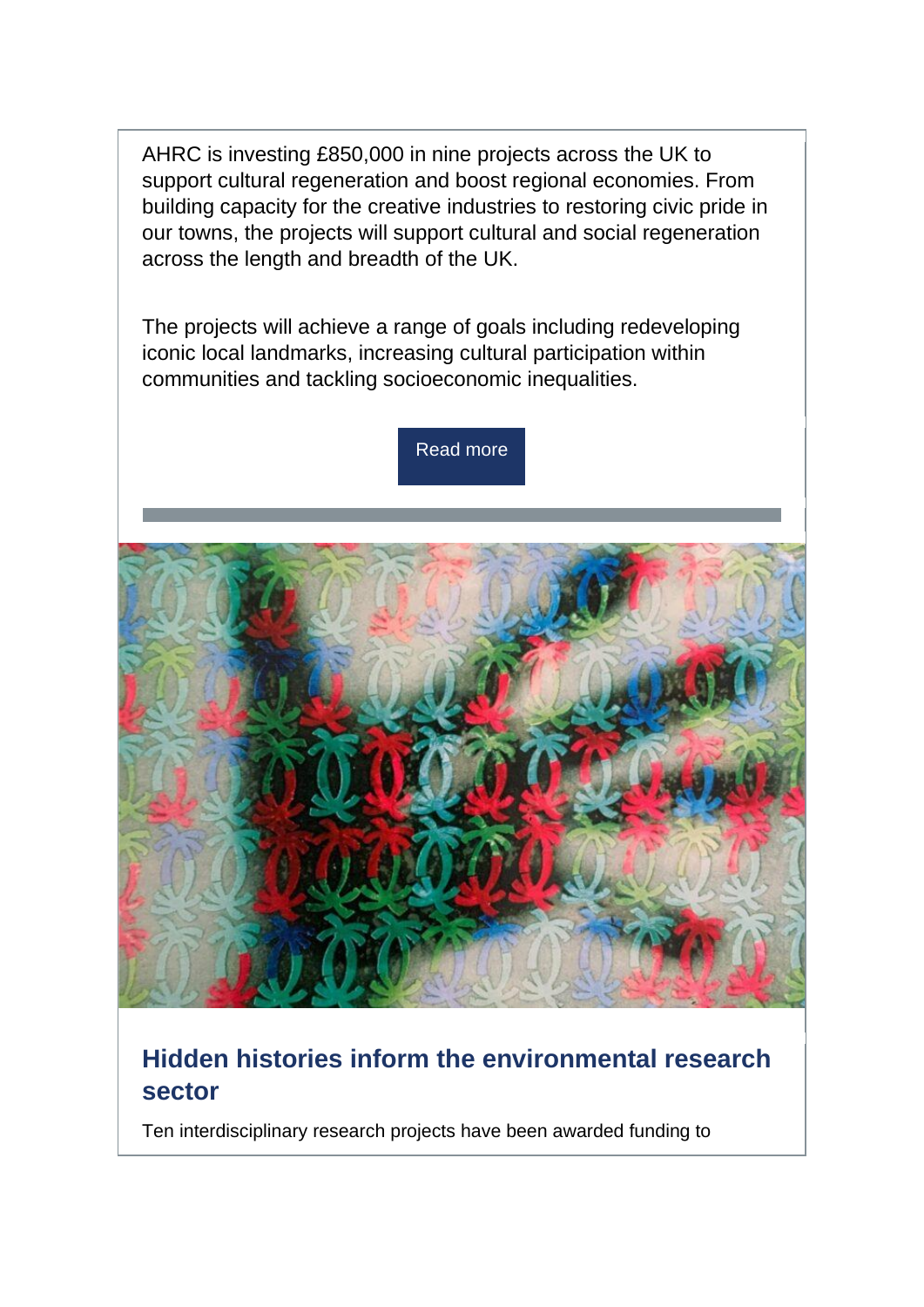understand how the future of modern environmental science can be informed by the past.

The projects aim to generate tangible research outputs that are relevant to the UK environmental sector by linking unexplored areas of history that relate to the natural sciences to the present-day UK context. For example, understanding environmental research in the context of historical colonialism.

Where relevant, the projects will provide practical recommendations, such as policy recommendations or peer learning to be taken forward in academic, community, and professional contexts.

[Read more](https://r20.rs6.net/tn.jsp?f=001Ojx5rmEWqJ77zvCCeMJBv_PHMoqjztr6oEPE_ZDzOw5QtAwZlh3MpTJWU1ItyojM6WJhbTyV1yLALqrUEGjPje4UGO3cqrjji46VdrVgJXDuQv-ZfiM9kUlyr2cna6RVSFEkzMd0-5YYZ51yYmgL_xBCaVVQL84aIOfg1-2TaeKYr6TcoHO-IxNNrP47dEdOKNUIge8Vox0HXbRqLllu8h7nDe9L__RsRoWcH9B_X3M=&c=lNuuC5O2zfp--JsveHg3aQwA69VCSNKAzLlpv0hg-61m04RdEIyt7A==&ch=IIRCc8U6I67SgowvXLtJlGl7K65x_13quDl6jd-r1EsTNF5k51Mo7Q==)



### **Consultation invitation for arts and humanities Equality, Diversity & Inclusion Leads**

The consultation on the draft UKRI Equality, Diversity and Inclusion (ED&I) Strategy is now open and inviting contributions until the 28 March 2022.

AHRC would like to strongly encourage all arts and humanities ED&I leads to feed into this consultation. This is a fantastic opportunity to shape UKRI's approach to supporting a more diverse and inclusive research ecosystem. **[You can find out more about the consultation on our](https://r20.rs6.net/tn.jsp?f=001Ojx5rmEWqJ77zvCCeMJBv_PHMoqjztr6oEPE_ZDzOw5QtAwZlh3MpTJWU1ItyojM4dWYKGlbIu1S9CmGUrpQ0Mm_HHr4ufQ8j726VOt8t8FrArpPTV2s_7Mg455sTvYwWkp3RoH_HcH0JID429-LjB0gbyT9QPcWzRunKVUhGlzGa9EVtsYpgPmug3mpYgW7HrM_vUlWAW7QQVFUBnPfX1Jjx54ZrKxewVMUUn9-7px-seUYPkSWjDX72N8iAD4b&c=lNuuC5O2zfp--JsveHg3aQwA69VCSNKAzLlpv0hg-61m04RdEIyt7A==&ch=IIRCc8U6I67SgowvXLtJlGl7K65x_13quDl6jd-r1EsTNF5k51Mo7Q==)  [website](https://r20.rs6.net/tn.jsp?f=001Ojx5rmEWqJ77zvCCeMJBv_PHMoqjztr6oEPE_ZDzOw5QtAwZlh3MpTJWU1ItyojM4dWYKGlbIu1S9CmGUrpQ0Mm_HHr4ufQ8j726VOt8t8FrArpPTV2s_7Mg455sTvYwWkp3RoH_HcH0JID429-LjB0gbyT9QPcWzRunKVUhGlzGa9EVtsYpgPmug3mpYgW7HrM_vUlWAW7QQVFUBnPfX1Jjx54ZrKxewVMUUn9-7px-seUYPkSWjDX72N8iAD4b&c=lNuuC5O2zfp--JsveHg3aQwA69VCSNKAzLlpv0hg-61m04RdEIyt7A==&ch=IIRCc8U6I67SgowvXLtJlGl7K65x_13quDl6jd-r1EsTNF5k51Mo7Q==)**.

We are also inviting expressions of interest from members of the community to be part of a virtual focus group where your feedback can be captured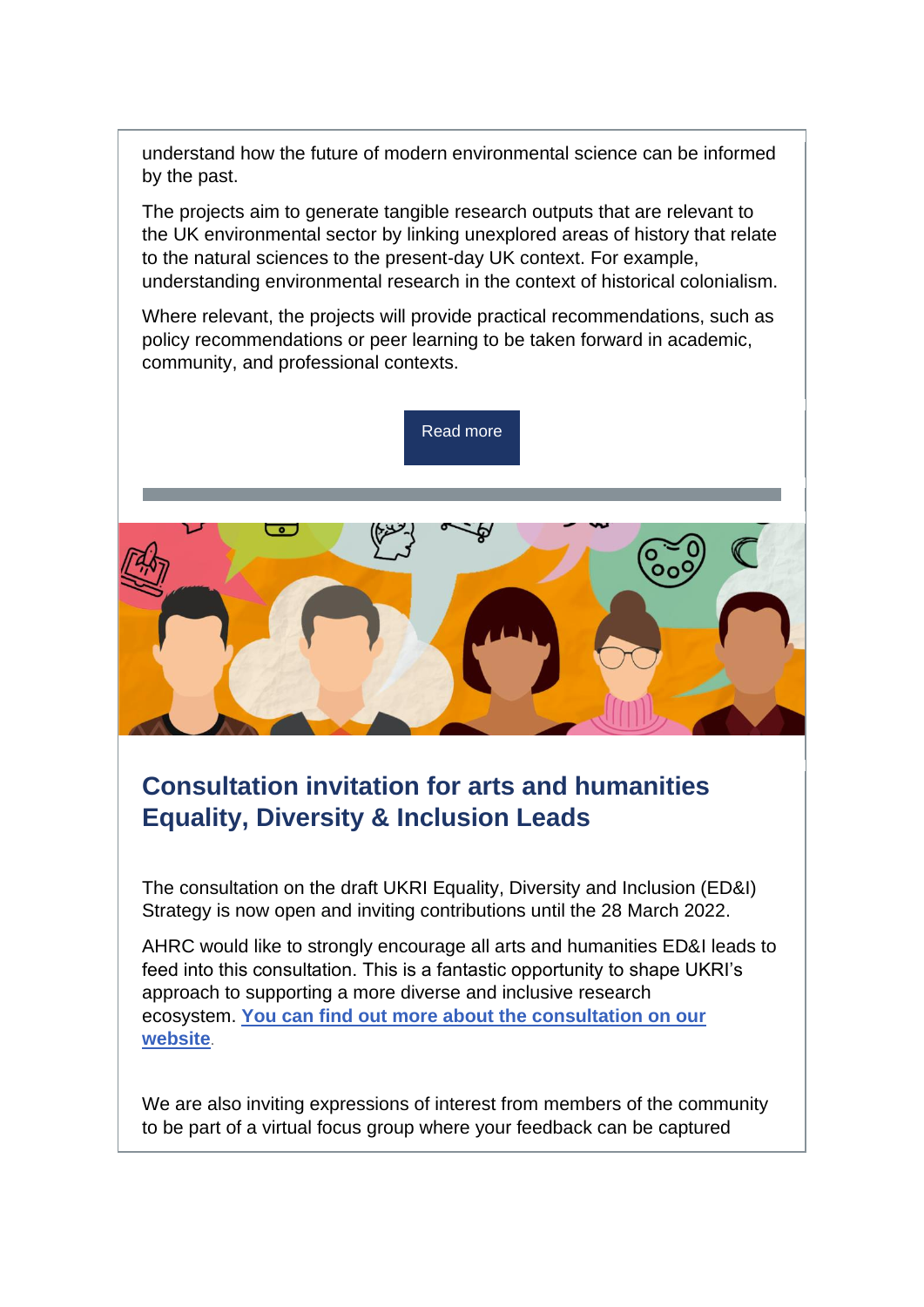

BBC Philharmonic presented a special concert on 2 February, showcasing scores by composers whose work was re-discovered through the **[Forgotten](https://r20.rs6.net/tn.jsp?f=001Ojx5rmEWqJ77zvCCeMJBv_PHMoqjztr6oEPE_ZDzOw5QtAwZlh3MpbIQGIDacHWnw4x1puyp1xvuQV7BAuPIoajWFQO7rRJxxT1SqbIAr70YJ1N5GjLcxFiDzJF_lBuuB_X9fGcrhCEt_T79VpqlF2kLp2a_gSxt-rTha6-4Ks2ra-qITIwWaHvbfLydSGeTjpbiY0x84HrAZL44qF_aS76pCZY1TGHTGI64H4acUcJ6ZlDzNu-sNA==&c=lNuuC5O2zfp--JsveHg3aQwA69VCSNKAzLlpv0hg-61m04RdEIyt7A==&ch=IIRCc8U6I67SgowvXLtJlGl7K65x_13quDl6jd-r1EsTNF5k51Mo7Q==)  [Diverse Composers scheme,](https://r20.rs6.net/tn.jsp?f=001Ojx5rmEWqJ77zvCCeMJBv_PHMoqjztr6oEPE_ZDzOw5QtAwZlh3MpbIQGIDacHWnw4x1puyp1xvuQV7BAuPIoajWFQO7rRJxxT1SqbIAr70YJ1N5GjLcxFiDzJF_lBuuB_X9fGcrhCEt_T79VpqlF2kLp2a_gSxt-rTha6-4Ks2ra-qITIwWaHvbfLydSGeTjpbiY0x84HrAZL44qF_aS76pCZY1TGHTGI64H4acUcJ6ZlDzNu-sNA==&c=lNuuC5O2zfp--JsveHg3aQwA69VCSNKAzLlpv0hg-61m04RdEIyt7A==&ch=IIRCc8U6I67SgowvXLtJlGl7K65x_13quDl6jd-r1EsTNF5k51Mo7Q==)** a partnership between AHRC and the BBC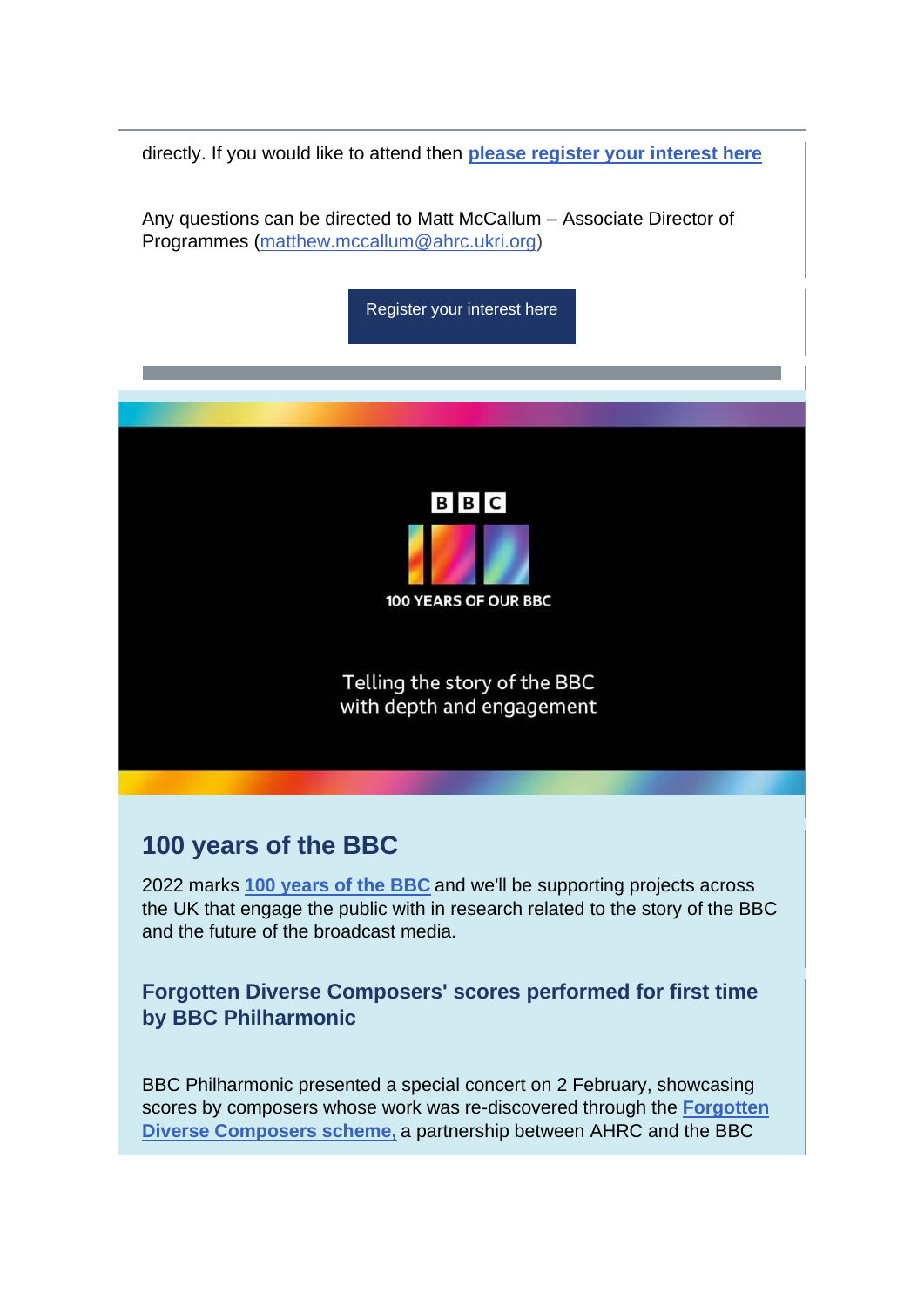which funds researchers in music.

Tom McKinney and Linton Stephens introduced the live concert with BBC Philharmonic from MediaCity UK (Salford) and featured music by Nathaniel Dett, Margaret Bonds, Julia Perry, Ali Osman, Kikuko Kanai and Joseph Bologne. A second concert, featuring further composers discovered through the scheme, will take place later in 2022.

[Listen to the concert](https://r20.rs6.net/tn.jsp?f=001Ojx5rmEWqJ77zvCCeMJBv_PHMoqjztr6oEPE_ZDzOw5QtAwZlh3MpfMIj0GF6RUjnfzhgkJjyJrb8PVYzwlOh2qpFxorPknZ8Zyh5BKyIRSRBmrRUp3u5kqnkrIbRSaL0WhdCgBcAt4dz_Djbm0XUW5c41vPecHHmcvqbiksOkY=&c=lNuuC5O2zfp--JsveHg3aQwA69VCSNKAzLlpv0hg-61m04RdEIyt7A==&ch=IIRCc8U6I67SgowvXLtJlGl7K65x_13quDl6jd-r1EsTNF5k51Mo7Q==)



### **On the AHRC blog...**

Anni Laihanen (European Portfolio Manager, ESRC) shares **[insights into Horizon](https://r20.rs6.net/tn.jsp?f=001Ojx5rmEWqJ77zvCCeMJBv_PHMoqjztr6oEPE_ZDzOw5QtAwZlh3MpTJWU1ItyojMY6lcPK2ojkLGvhii1tA0GOS7aUqnurNQd3ykht0ViLnovT9BcVvuozNM38342aJXY9SxavMlLb3y11QMKmUz-SkrIIztRR7ClLwi0nVrutMNVSSONcUE6vGXUXba-iI9CJl-umA1dj24xFGZaebh1u0tY7JeQK5nScEvV4w8EpI=&c=lNuuC5O2zfp--JsveHg3aQwA69VCSNKAzLlpv0hg-61m04RdEIyt7A==&ch=IIRCc8U6I67SgowvXLtJlGl7K65x_13quDl6jd-r1EsTNF5k51Mo7Q==)  [Europe](https://r20.rs6.net/tn.jsp?f=001Ojx5rmEWqJ77zvCCeMJBv_PHMoqjztr6oEPE_ZDzOw5QtAwZlh3MpTJWU1ItyojMY6lcPK2ojkLGvhii1tA0GOS7aUqnurNQd3ykht0ViLnovT9BcVvuozNM38342aJXY9SxavMlLb3y11QMKmUz-SkrIIztRR7ClLwi0nVrutMNVSSONcUE6vGXUXba-iI9CJl-umA1dj24xFGZaebh1u0tY7JeQK5nScEvV4w8EpI=&c=lNuuC5O2zfp--JsveHg3aQwA69VCSNKAzLlpv0hg-61m04RdEIyt7A==&ch=IIRCc8U6I67SgowvXLtJlGl7K65x_13quDl6jd-r1EsTNF5k51Mo7Q==)**, a 7-year research and innovation programme supporting cultural heritage and the cultural and creative industries.

Katy Shaw (Programme Director of Creative Communities, AHRC) shares AHRC's plans to develop the potential for arts and humanities in **[fostering and enabling](https://r20.rs6.net/tn.jsp?f=001Ojx5rmEWqJ77zvCCeMJBv_PHMoqjztr6oEPE_ZDzOw5QtAwZlh3MpTJWU1ItyojMDoHfjgTwnWbGU2tXLGUZFIfJCHT7kfiMRMRah2RubsJV30dyvOxNtjQrdMyICOasBmbIpU9OotWCFre3NwRYGgb_Ys_u-8_ntl-Gt-6xEaUZTNPVgdPosHUDlUhSyyW_b2CFJQhwu-s=&c=lNuuC5O2zfp--JsveHg3aQwA69VCSNKAzLlpv0hg-61m04RdEIyt7A==&ch=IIRCc8U6I67SgowvXLtJlGl7K65x_13quDl6jd-r1EsTNF5k51Mo7Q==)  [creative communities](https://r20.rs6.net/tn.jsp?f=001Ojx5rmEWqJ77zvCCeMJBv_PHMoqjztr6oEPE_ZDzOw5QtAwZlh3MpTJWU1ItyojMDoHfjgTwnWbGU2tXLGUZFIfJCHT7kfiMRMRah2RubsJV30dyvOxNtjQrdMyICOasBmbIpU9OotWCFre3NwRYGgb_Ys_u-8_ntl-Gt-6xEaUZTNPVgdPosHUDlUhSyyW_b2CFJQhwu-s=&c=lNuuC5O2zfp--JsveHg3aQwA69VCSNKAzLlpv0hg-61m04RdEIyt7A==&ch=IIRCc8U6I67SgowvXLtJlGl7K65x_13quDl6jd-r1EsTNF5k51Mo7Q==)**.



### **On the airwaves...**

Our latest AHRC/BBC New Thinking podcast explores four composers: Margaret Bonds, Robert Nathaniel Dett, Ali Osman and Isaac Hirshow. Their music has been rediscovered through research funded by the AHRC Forgotten Diverse Composers project.

[Listen here](https://r20.rs6.net/tn.jsp?f=001Ojx5rmEWqJ77zvCCeMJBv_PHMoqjztr6oEPE_ZDzOw5QtAwZlh3MpTJWU1ItyojM2gry7XgSj-SLJZVtVnVUdvf_socNP_XBaMxRD8CTD27KxnGgKLvQgQeeaG6CBJadD9UXVXhdv55CS8k3P95_xO0wGKlX_-69IEwCJsTU7n8=&c=lNuuC5O2zfp--JsveHg3aQwA69VCSNKAzLlpv0hg-61m04RdEIyt7A==&ch=IIRCc8U6I67SgowvXLtJlGl7K65x_13quDl6jd-r1EsTNF5k51Mo7Q==)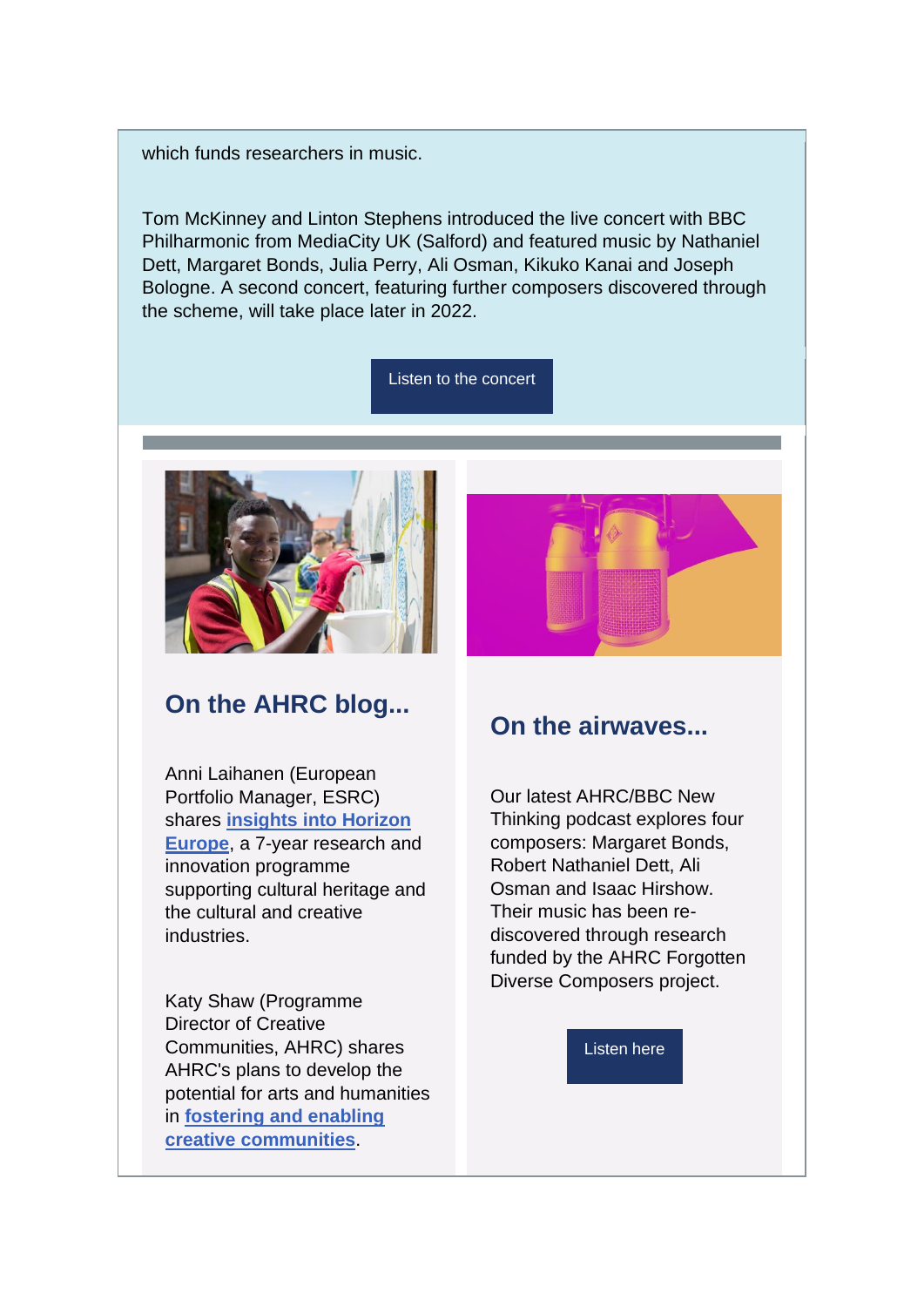[Visit the AHRC blog](https://r20.rs6.net/tn.jsp?f=001Ojx5rmEWqJ77zvCCeMJBv_PHMoqjztr6oEPE_ZDzOw5QtAwZlh3MpfMIj0GF6RUjDTNbvrIk2i8Kyw-IE1sx9lgA6QMsyv-GEkyWO8ipzJu27F82pC-lMPaEkL-L9z1QSmaVI2UDG2pReC3AgSbS4VZspH4uPjCj0qn2yYWYma0=&c=lNuuC5O2zfp--JsveHg3aQwA69VCSNKAzLlpv0hg-61m04RdEIyt7A==&ch=IIRCc8U6I67SgowvXLtJlGl7K65x_13quDl6jd-r1EsTNF5k51Mo7Q==)





## **AHRC Research in Film Awards (RIFA) go on the road**

This Spring, AHRC will be screening some of the films from our Best Climate Emergency Film of the Year category from RIFA around the UK. We are delighted to partnering up with **[Bristol + Bath](https://r20.rs6.net/tn.jsp?f=001Ojx5rmEWqJ77zvCCeMJBv_PHMoqjztr6oEPE_ZDzOw5QtAwZlh3MpTJWU1ItyojM-syi1GlbuPwsvV41Fk5QvNs4d8e8uwr5URdckkJ0zsleyY9zk9ql-C99x5S_zqQHvisHnVJ4JJwt7hYmQ5cYSBJCzNERxY0o&c=lNuuC5O2zfp--JsveHg3aQwA69VCSNKAzLlpv0hg-61m04RdEIyt7A==&ch=IIRCc8U6I67SgowvXLtJlGl7K65x_13quDl6jd-r1EsTNF5k51Mo7Q==)  [Creative R+D](https://r20.rs6.net/tn.jsp?f=001Ojx5rmEWqJ77zvCCeMJBv_PHMoqjztr6oEPE_ZDzOw5QtAwZlh3MpTJWU1ItyojM-syi1GlbuPwsvV41Fk5QvNs4d8e8uwr5URdckkJ0zsleyY9zk9ql-C99x5S_zqQHvisHnVJ4JJwt7hYmQ5cYSBJCzNERxY0o&c=lNuuC5O2zfp--JsveHg3aQwA69VCSNKAzLlpv0hg-61m04RdEIyt7A==&ch=IIRCc8U6I67SgowvXLtJlGl7K65x_13quDl6jd-r1EsTNF5k51Mo7Q==)** at **[Watershed](https://r20.rs6.net/tn.jsp?f=001Ojx5rmEWqJ77zvCCeMJBv_PHMoqjztr6oEPE_ZDzOw5QtAwZlh3MpTJWU1ItyojM5Fh6AIh2DAh1MhXGmn48hhMlRPzTW-lf7pAEIPMPFQh8gMbanXWLUFRmEdzAv0oKTmux9oTNoVnu_7D2PMXR3A==&c=lNuuC5O2zfp--JsveHg3aQwA69VCSNKAzLlpv0hg-61m04RdEIyt7A==&ch=IIRCc8U6I67SgowvXLtJlGl7K65x_13quDl6jd-r1EsTNF5k51Mo7Q==)  [\(Bristol\)](https://r20.rs6.net/tn.jsp?f=001Ojx5rmEWqJ77zvCCeMJBv_PHMoqjztr6oEPE_ZDzOw5QtAwZlh3MpTJWU1ItyojM5Fh6AIh2DAh1MhXGmn48hhMlRPzTW-lf7pAEIPMPFQh8gMbanXWLUFRmEdzAv0oKTmux9oTNoVnu_7D2PMXR3A==&c=lNuuC5O2zfp--JsveHg3aQwA69VCSNKAzLlpv0hg-61m04RdEIyt7A==&ch=IIRCc8U6I67SgowvXLtJlGl7K65x_13quDl6jd-r1EsTNF5k51Mo7Q==)**, **[Clwstwr](https://r20.rs6.net/tn.jsp?f=001Ojx5rmEWqJ77zvCCeMJBv_PHMoqjztr6oEPE_ZDzOw5QtAwZlh3MpVkmZln-IWaeDvNPkwZv-bbfhTVlsCKssSw5Xea4fak6h-uAbR0V6jroB9hf0qOiY6SxBd9nCn4RruDeNsmRNdC3HL454LGLKA==&c=lNuuC5O2zfp--JsveHg3aQwA69VCSNKAzLlpv0hg-61m04RdEIyt7A==&ch=IIRCc8U6I67SgowvXLtJlGl7K65x_13quDl6jd-r1EsTNF5k51Mo7Q==)** and **[Cardiff](https://r20.rs6.net/tn.jsp?f=001Ojx5rmEWqJ77zvCCeMJBv_PHMoqjztr6oEPE_ZDzOw5QtAwZlh3MpTJWU1ItyojMvKtC5EbQ8dsuOzvRTJn2nXjxLOvuH3EGokM-jMO_abisQz_nO_4hBRs-wemz361yiGN7VF9BKufcobf2-Skyqy_kD-uNSbPA&c=lNuuC5O2zfp--JsveHg3aQwA69VCSNKAzLlpv0hg-61m04RdEIyt7A==&ch=IIRCc8U6I67SgowvXLtJlGl7K65x_13quDl6jd-r1EsTNF5k51Mo7Q==)  [Animation Festival](https://r20.rs6.net/tn.jsp?f=001Ojx5rmEWqJ77zvCCeMJBv_PHMoqjztr6oEPE_ZDzOw5QtAwZlh3MpTJWU1ItyojMvKtC5EbQ8dsuOzvRTJn2nXjxLOvuH3EGokM-jMO_abisQz_nO_4hBRs-wemz361yiGN7VF9BKufcobf2-Skyqy_kD-uNSbPA&c=lNuuC5O2zfp--JsveHg3aQwA69VCSNKAzLlpv0hg-61m04RdEIyt7A==&ch=IIRCc8U6I67SgowvXLtJlGl7K65x_13quDl6jd-r1EsTNF5k51Mo7Q==)** and **[Film](https://r20.rs6.net/tn.jsp?f=001Ojx5rmEWqJ77zvCCeMJBv_PHMoqjztr6oEPE_ZDzOw5QtAwZlh3MpTJWU1ItyojM8ufr-kFRTTV6u5dDye3BDZI6o8lsCYcC_T50waQfDpHOI5NhwbwccZ5hfr3Y6RNDGAnDJ63AaZMNlAStplBH8A==&c=lNuuC5O2zfp--JsveHg3aQwA69VCSNKAzLlpv0hg-61m04RdEIyt7A==&ch=IIRCc8U6I67SgowvXLtJlGl7K65x_13quDl6jd-r1EsTNF5k51Mo7Q==)  [Access Scotland](https://r20.rs6.net/tn.jsp?f=001Ojx5rmEWqJ77zvCCeMJBv_PHMoqjztr6oEPE_ZDzOw5QtAwZlh3MpTJWU1ItyojM8ufr-kFRTTV6u5dDye3BDZI6o8lsCYcC_T50waQfDpHOI5NhwbwccZ5hfr3Y6RNDGAnDJ63AaZMNlAStplBH8A==&c=lNuuC5O2zfp--JsveHg3aQwA69VCSNKAzLlpv0hg-61m04RdEIyt7A==&ch=IIRCc8U6I67SgowvXLtJlGl7K65x_13quDl6jd-r1EsTNF5k51Mo7Q==)** to present a series of screening days and events in Bristol, Cardiff and Glasgow in March and April. We'll post more information in our next newsletter!

## **AHRC collaboration for responsible AI**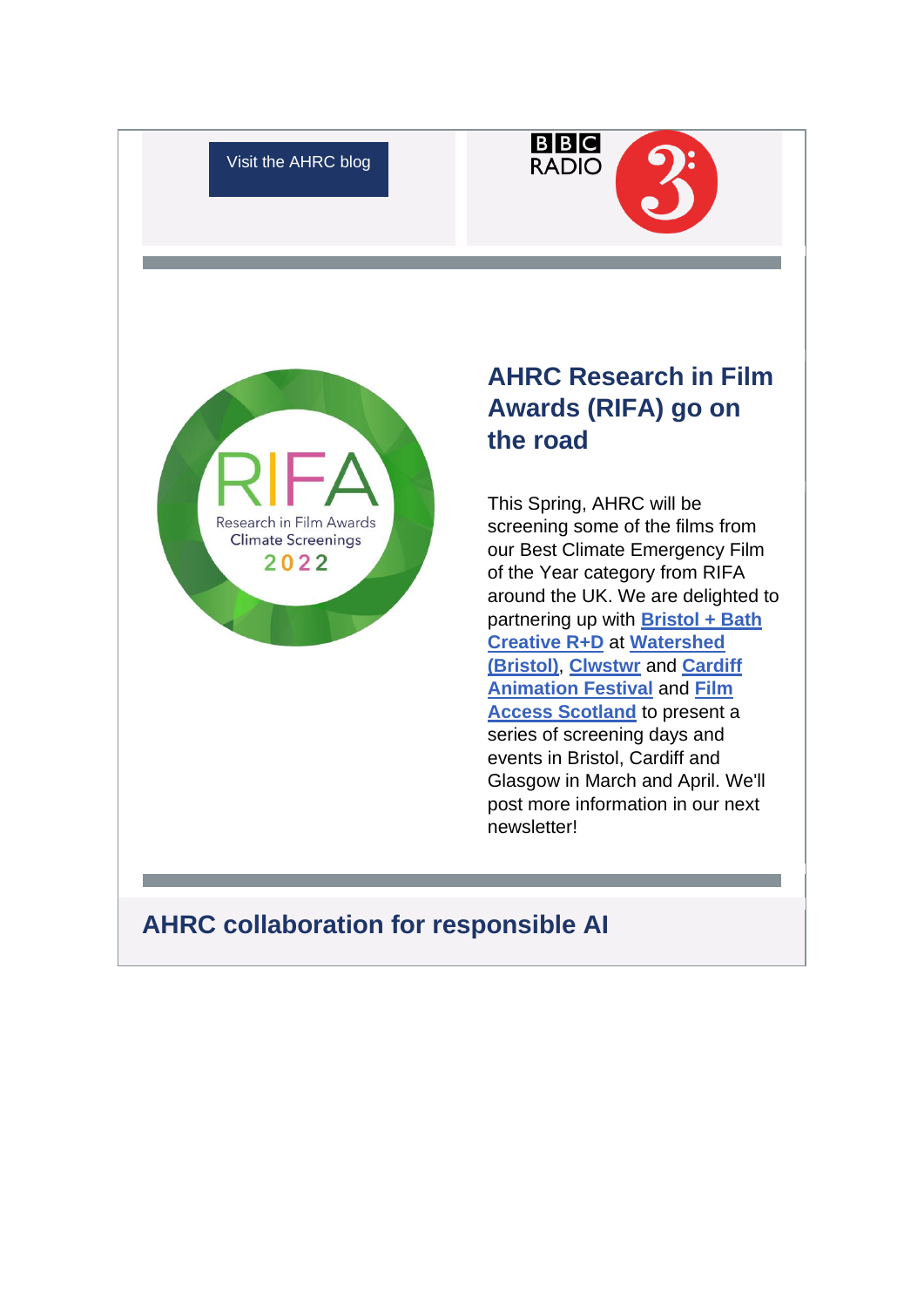AHRC is leading the development of activities which will support the regulation and governance of Artificial Intelligence (AI). Earlier this year, AHRC held focus groups as part of the scoping and development of the UKRI-led National AI Research & Innovation Programme.



Feedback from these groups will inform the basis of future commissioning activities.

AHRC's ambition is to extend and deepen the UK's capabilities in AI ethics, law and regulation to enable an AI ecosystem that is underpinned by appropriate governance and embeds responsible and ethical approaches from the earliest stages of the R&D pipeline. We'll announce further details soon.

## **Upcoming events and webinars**

### **Valuing Culture and Heritage Capital Conference, 11 March 2022**

The *Valuing Culture and Heritage Capital Conference* will be held online on 11 March, jointly hosted by AHRC, the Department for Digital, Culture, Media and Sport (DCMS), Arts Council England and Historic England. AHRC's Executive Chair, Christopher Smith, will deliver the opening remarks, ahead of a stellar line-up of speakers. The conference is part of DCMS' **[Culture and](https://r20.rs6.net/tn.jsp?f=001Ojx5rmEWqJ77zvCCeMJBv_PHMoqjztr6oEPE_ZDzOw5QtAwZlh3MpTJWU1ItyojMy85Q-xF0wruYjGTISIL_RgzDiXQYevGcnthA2RF3olpViMgxGPpIuqhIO57wbudOfnb1xOUdoWTqK8AsR7CR_Sl9JbgsdZWl_sN3oH9RuChkp5iVGmyM3m_vgZX6aERxLT6VylyMM3Y=&c=lNuuC5O2zfp--JsveHg3aQwA69VCSNKAzLlpv0hg-61m04RdEIyt7A==&ch=IIRCc8U6I67SgowvXLtJlGl7K65x_13quDl6jd-r1EsTNF5k51Mo7Q==)  [Heritage Capital programme](https://r20.rs6.net/tn.jsp?f=001Ojx5rmEWqJ77zvCCeMJBv_PHMoqjztr6oEPE_ZDzOw5QtAwZlh3MpTJWU1ItyojMy85Q-xF0wruYjGTISIL_RgzDiXQYevGcnthA2RF3olpViMgxGPpIuqhIO57wbudOfnb1xOUdoWTqK8AsR7CR_Sl9JbgsdZWl_sN3oH9RuChkp5iVGmyM3m_vgZX6aERxLT6VylyMM3Y=&c=lNuuC5O2zfp--JsveHg3aQwA69VCSNKAzLlpv0hg-61m04RdEIyt7A==&ch=IIRCc8U6I67SgowvXLtJlGl7K65x_13quDl6jd-r1EsTNF5k51Mo7Q==)**, which is developing innovative methodologies to capture the value of culture and heritage to society, to ensure it is fully represented in funding decisions.

The conference will be held on Zoom and is open to all, **[further details,](https://r20.rs6.net/tn.jsp?f=001Ojx5rmEWqJ77zvCCeMJBv_PHMoqjztr6oEPE_ZDzOw5QtAwZlh3MpTJWU1ItyojM7YmW69O6bSa_3D276-PK7qD2Sdlyf7DzmFa_uncGKIGaN9uMqUeo-1TSt7cQaIUr2fjq4oWZUmssbJvDl5PDb9i8oxOuTQsBFKq0m2NW3M8EOLYdCczc-xmkknCyQ5ERwA-HC3j-Pj7Q7RjHQsx2Bc56MgPwKAoZqdwTs5Mg7QcR157WMbKFqQ==&c=lNuuC5O2zfp--JsveHg3aQwA69VCSNKAzLlpv0hg-61m04RdEIyt7A==&ch=IIRCc8U6I67SgowvXLtJlGl7K65x_13quDl6jd-r1EsTNF5k51Mo7Q==)  [including how to register, can be found here.](https://r20.rs6.net/tn.jsp?f=001Ojx5rmEWqJ77zvCCeMJBv_PHMoqjztr6oEPE_ZDzOw5QtAwZlh3MpTJWU1ItyojM7YmW69O6bSa_3D276-PK7qD2Sdlyf7DzmFa_uncGKIGaN9uMqUeo-1TSt7cQaIUr2fjq4oWZUmssbJvDl5PDb9i8oxOuTQsBFKq0m2NW3M8EOLYdCczc-xmkknCyQ5ERwA-HC3j-Pj7Q7RjHQsx2Bc56MgPwKAoZqdwTs5Mg7QcR157WMbKFqQ==&c=lNuuC5O2zfp--JsveHg3aQwA69VCSNKAzLlpv0hg-61m04RdEIyt7A==&ch=IIRCc8U6I67SgowvXLtJlGl7K65x_13quDl6jd-r1EsTNF5k51Mo7Q==)**

[Register here](https://r20.rs6.net/tn.jsp?f=001Ojx5rmEWqJ77zvCCeMJBv_PHMoqjztr6oEPE_ZDzOw5QtAwZlh3MpTJWU1ItyojM7YmW69O6bSa_3D276-PK7qD2Sdlyf7DzmFa_uncGKIGaN9uMqUeo-1TSt7cQaIUr2fjq4oWZUmssbJvDl5PDb9i8oxOuTQsBFKq0m2NW3M8EOLYdCczc-xmkknCyQ5ERwA-HC3j-Pj7Q7RjHQsx2Bc56MgPwKAoZqdwTs5Mg7QcR157WMbKFqQ==&c=lNuuC5O2zfp--JsveHg3aQwA69VCSNKAzLlpv0hg-61m04RdEIyt7A==&ch=IIRCc8U6I67SgowvXLtJlGl7K65x_13quDl6jd-r1EsTNF5k51Mo7Q==)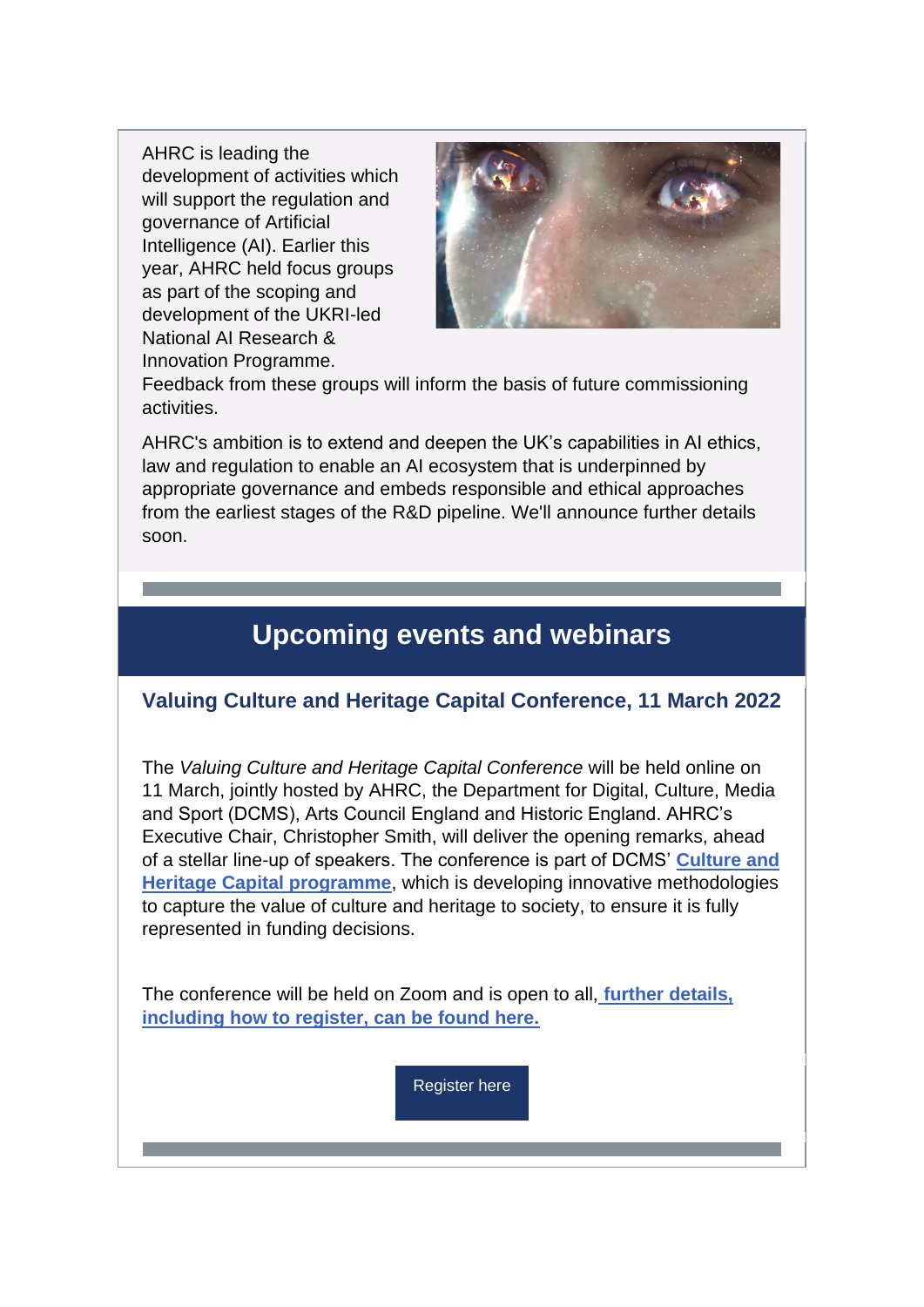### **Free policy webinars from Pandemic & Beyond project, 8 & 15 March 2022**

AHRC-funded project **[Pandemic & Beyond](https://r20.rs6.net/tn.jsp?f=001Ojx5rmEWqJ77zvCCeMJBv_PHMoqjztr6oEPE_ZDzOw5QtAwZlh3MpW_nVZbxnoAWGAWCaZsCX4GxXHpsBlJoZvamov_0beNBfOw9i5Wvd2_OySIbsCeYtijX20IWotOHRP0a3UMs5LAa9CHeFE4bch3b2tc90WOWjq9WZ9N4Eug=&c=lNuuC5O2zfp--JsveHg3aQwA69VCSNKAzLlpv0hg-61m04RdEIyt7A==&ch=IIRCc8U6I67SgowvXLtJlGl7K65x_13quDl6jd-r1EsTNF5k51Mo7Q==)** (Exeter University) is launching a series of webinars that bring together evidence, lessons learned, and recommendations for the future from the pandemic. The first two webinars, specifically designed for policy and decision-makers but open to all, have been confirmed as:

- Pandemic & Beyond: Ethics, law and decision-making during COVID-19 - Tuesday 8 March 2022, 2-3pm. **[Find out more and](https://r20.rs6.net/tn.jsp?f=001Ojx5rmEWqJ77zvCCeMJBv_PHMoqjztr6oEPE_ZDzOw5QtAwZlh3MpTJWU1ItyojMGuMgCP9tvGJ4PKvK5n1g_ehNpSzgrqar0PaTFbZJM2Prc5P2YGI06bE6JbfNLQV1_XnvI7lqtPFlytAfZWMIAy6TorO6DEltSwUgGr_1WZafTKXJnGCnYrxTJfnHGbo7TcLah1JhXOdZQZ-oF5UyfXm88mXtoUIP_yAWe_iyHlNNYQIYHb2poqH8-mUJ11i6NBQYTWN1PWw=&c=lNuuC5O2zfp--JsveHg3aQwA69VCSNKAzLlpv0hg-61m04RdEIyt7A==&ch=IIRCc8U6I67SgowvXLtJlGl7K65x_13quDl6jd-r1EsTNF5k51Mo7Q==)  [register here.](https://r20.rs6.net/tn.jsp?f=001Ojx5rmEWqJ77zvCCeMJBv_PHMoqjztr6oEPE_ZDzOw5QtAwZlh3MpTJWU1ItyojMGuMgCP9tvGJ4PKvK5n1g_ehNpSzgrqar0PaTFbZJM2Prc5P2YGI06bE6JbfNLQV1_XnvI7lqtPFlytAfZWMIAy6TorO6DEltSwUgGr_1WZafTKXJnGCnYrxTJfnHGbo7TcLah1JhXOdZQZ-oF5UyfXm88mXtoUIP_yAWe_iyHlNNYQIYHb2poqH8-mUJ11i6NBQYTWN1PWw=&c=lNuuC5O2zfp--JsveHg3aQwA69VCSNKAzLlpv0hg-61m04RdEIyt7A==&ch=IIRCc8U6I67SgowvXLtJlGl7K65x_13quDl6jd-r1EsTNF5k51Mo7Q==)**
- Pandemic & Beyond: Communication and messaging during Covid-19 - Tuesday 15 March 2022, 2-3pm. **[Find out more and](https://r20.rs6.net/tn.jsp?f=001Ojx5rmEWqJ77zvCCeMJBv_PHMoqjztr6oEPE_ZDzOw5QtAwZlh3MpTJWU1ItyojMJPZ2WdHLGi9cEvagvTtF3u6fs7j8kCeU-LxEBGf7FYr_zErgDLFJagmPs5wT2ZEKesgwovZWXgg9jA1B1OvGP90hRnXnqv14WlHC-mZljUdrY_-mFZPns6mw1VUruv8RNSn-W3f5hSCOe6FUQ1NutpMMGPoKRF8JldwFIVd8ON5O5Rfuo26IAW_5ST016Ky6FuTQQsvt8D4=&c=lNuuC5O2zfp--JsveHg3aQwA69VCSNKAzLlpv0hg-61m04RdEIyt7A==&ch=IIRCc8U6I67SgowvXLtJlGl7K65x_13quDl6jd-r1EsTNF5k51Mo7Q==)  [register here.](https://r20.rs6.net/tn.jsp?f=001Ojx5rmEWqJ77zvCCeMJBv_PHMoqjztr6oEPE_ZDzOw5QtAwZlh3MpTJWU1ItyojMJPZ2WdHLGi9cEvagvTtF3u6fs7j8kCeU-LxEBGf7FYr_zErgDLFJagmPs5wT2ZEKesgwovZWXgg9jA1B1OvGP90hRnXnqv14WlHC-mZljUdrY_-mFZPns6mw1VUruv8RNSn-W3f5hSCOe6FUQ1NutpMMGPoKRF8JldwFIVd8ON5O5Rfuo26IAW_5ST016Ky6FuTQQsvt8D4=&c=lNuuC5O2zfp--JsveHg3aQwA69VCSNKAzLlpv0hg-61m04RdEIyt7A==&ch=IIRCc8U6I67SgowvXLtJlGl7K65x_13quDl6jd-r1EsTNF5k51Mo7Q==)**

## **New calls**

### **Apply for UK-Canada Globalink Doctoral Exchange Scheme**

Applications are now open for UK and Canadian doctoral students to participate in the **[UK-Canada Globalink doctoral exchange scheme](https://r20.rs6.net/tn.jsp?f=001Ojx5rmEWqJ77zvCCeMJBv_PHMoqjztr6oEPE_ZDzOw5QtAwZlh3MpTJWU1ItyojMsOba6qUoTFaWagCs8Kvl7ax3cLhxZlsi-rOH0J_SxpjqSESLyHw5jdpfPM1-730lWYuQiEx-ljm4XLIYHt-3FkjIDZ2sUTU5iVShtnvTwhbpWDU9ULBBAqByV9szQyGPlURX9OPkRTeymqLR_qSb9zddJHII7sCI&c=lNuuC5O2zfp--JsveHg3aQwA69VCSNKAzLlpv0hg-61m04RdEIyt7A==&ch=IIRCc8U6I67SgowvXLtJlGl7K65x_13quDl6jd-r1EsTNF5k51Mo7Q==)**. It provides UKRI funded students, working in any field, with the opportunity to carry out a 12-week research project developed with a host supervisor in Canada.

Projects can be on a topic unrelated to student's studies and should not include activities that are part of their planned PhD. Successful applicants will also be expected to undertake network-building activities.

The scheme offers awards of up to £15,000 for each placement. Applications close on 26 April 2022, 4pm UK time.

[Find out more](https://r20.rs6.net/tn.jsp?f=001Ojx5rmEWqJ77zvCCeMJBv_PHMoqjztr6oEPE_ZDzOw5QtAwZlh3MpTJWU1ItyojMsOba6qUoTFaWagCs8Kvl7ax3cLhxZlsi-rOH0J_SxpjqSESLyHw5jdpfPM1-730lWYuQiEx-ljm4XLIYHt-3FkjIDZ2sUTU5iVShtnvTwhbpWDU9ULBBAqByV9szQyGPlURX9OPkRTeymqLR_qSb9zddJHII7sCI&c=lNuuC5O2zfp--JsveHg3aQwA69VCSNKAzLlpv0hg-61m04RdEIyt7A==&ch=IIRCc8U6I67SgowvXLtJlGl7K65x_13quDl6jd-r1EsTNF5k51Mo7Q==)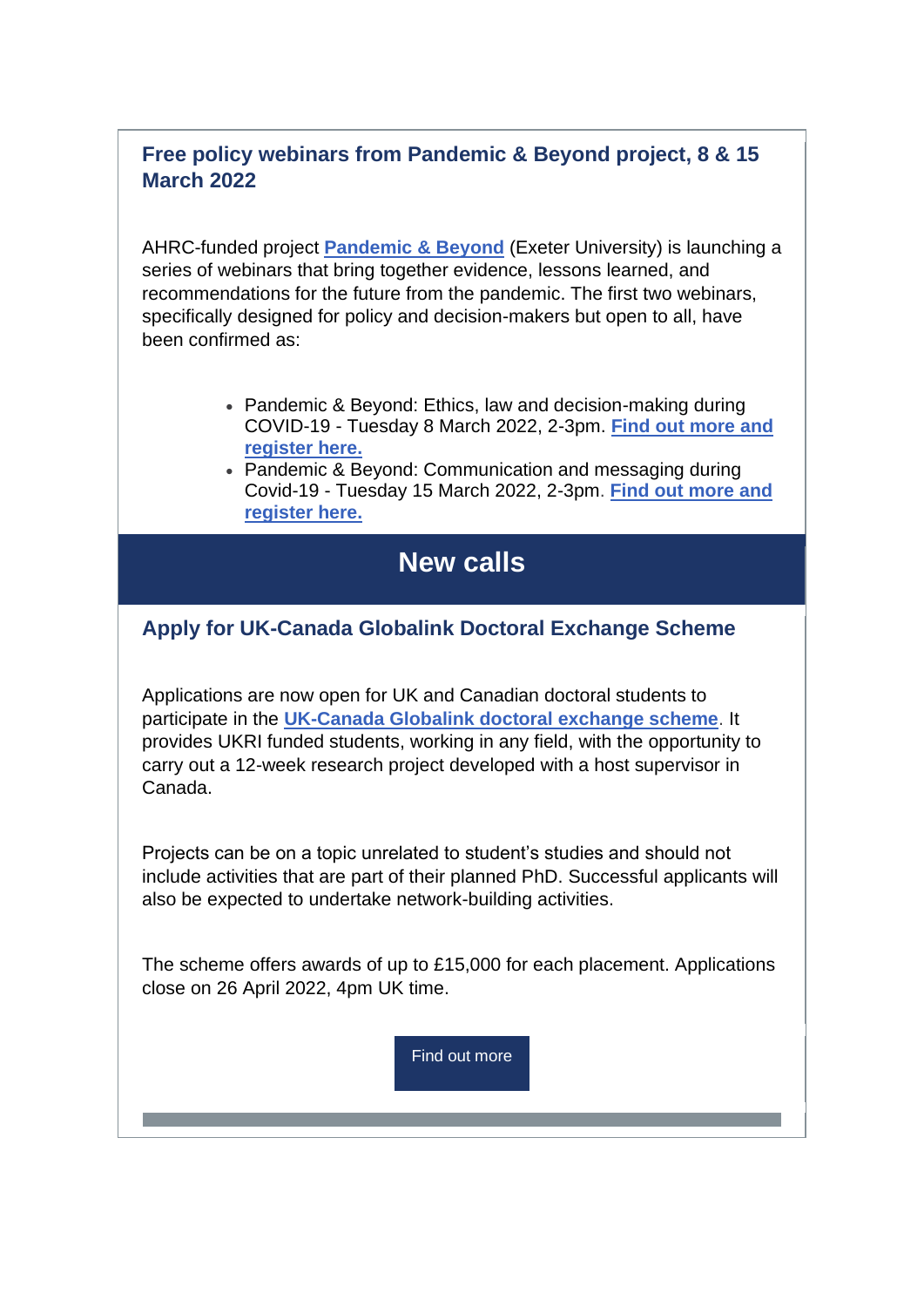#### **Innovation Scholars: enhance your career through our architecture and design secondments**

AHRC is funding a call in the **[UKRI Innovation Scholars Programme](https://r20.rs6.net/tn.jsp?f=001Ojx5rmEWqJ77zvCCeMJBv_PHMoqjztr6oEPE_ZDzOw5QtAwZlh3MpW2DifaiYAtrI93GpFluBM9hj5u_Gi256Zp7roDbVUtt5-dLuS8ui9yubktt3DwKMC5Qph2vWNc0k6UylhoxUaQ9VKNBDE-r8Cfcyxb5edU4rGzIRI9-ysl9xBnCMQSnWnd_hVJqte8XYXkyrdxL5KF79lZ3jqMq-tkLZq3KpqAbQfA-hq0Ey76IjFyoGjZQNxUouytaOZ8XGjR9RzR7KLk-E_b4Xhb_1A==&c=lNuuC5O2zfp--JsveHg3aQwA69VCSNKAzLlpv0hg-61m04RdEIyt7A==&ch=IIRCc8U6I67SgowvXLtJlGl7K65x_13quDl6jd-r1EsTNF5k51Mo7Q==)** for the first time. We want to support skills development and knowledge exchange between academia and industry, public and third sector in two creative industries disciplines – architecture and design. This will be achieved through funding individual secondments focused on research and innovation. We fund 100% salary and travel and subsistence costs and offer flexible secondment options (three months to three years, full time, part time or hybrid).

Applications close on 26 May 2022, 4pm UK time.

[Find out more](https://r20.rs6.net/tn.jsp?f=001Ojx5rmEWqJ77zvCCeMJBv_PHMoqjztr6oEPE_ZDzOw5QtAwZlh3MpW2DifaiYAtrI93GpFluBM9hj5u_Gi256Zp7roDbVUtt5-dLuS8ui9yubktt3DwKMC5Qph2vWNc0k6UylhoxUaQ9VKNBDE-r8Cfcyxb5edU4rGzIRI9-ysl9xBnCMQSnWnd_hVJqte8XYXkyrdxL5KF79lZ3jqMq-tkLZq3KpqAbQfA-hq0Ey76IjFyoGjZQNxUouytaOZ8XGjR9RzR7KLk-E_b4Xhb_1A==&c=lNuuC5O2zfp--JsveHg3aQwA69VCSNKAzLlpv0hg-61m04RdEIyt7A==&ch=IIRCc8U6I67SgowvXLtJlGl7K65x_13quDl6jd-r1EsTNF5k51Mo7Q==)

## **Horizon Europe: latest news**

AHRC recently co-hosted two webinars with the National Contact Point for Culture, Creativity and Inclusivity on Horizon Europe opportunities. You can now watch the webinars on YouTube.

#### **Horizon Europe Cluster 2: 2022 opportunities**

The **[first webinar](https://r20.rs6.net/tn.jsp?f=001Ojx5rmEWqJ77zvCCeMJBv_PHMoqjztr6oEPE_ZDzOw5QtAwZlh3MpTJWU1ItyojMKpbLVcUgJ1yYzRlZa1JqJpm8yp3qSPJ8nkwQC7fCdlYS8c1hszhwzC9CAzhDcDtA-TUUxaJPnRPjGHQPcViJ_-BTZDx5r0KCqPBc1qY9Y2CQ3OKdEMupbQ==&c=lNuuC5O2zfp--JsveHg3aQwA69VCSNKAzLlpv0hg-61m04RdEIyt7A==&ch=IIRCc8U6I67SgowvXLtJlGl7K65x_13quDl6jd-r1EsTNF5k51Mo7Q==)** focused on introducing the current funding opportunities of interest to arts and humanities researchers. This session provided an overview of the nine call topics currently open within Destination 1, "Innovative research on democracy and governance", and the further ten call topics open within Destination 2, "Innovative research on European cultural heritage and the Cultural and Creative Industries". You can **[watch the](https://r20.rs6.net/tn.jsp?f=001Ojx5rmEWqJ77zvCCeMJBv_PHMoqjztr6oEPE_ZDzOw5QtAwZlh3MpTJWU1ItyojMKpbLVcUgJ1yYzRlZa1JqJpm8yp3qSPJ8nkwQC7fCdlYS8c1hszhwzC9CAzhDcDtA-TUUxaJPnRPjGHQPcViJ_-BTZDx5r0KCqPBc1qY9Y2CQ3OKdEMupbQ==&c=lNuuC5O2zfp--JsveHg3aQwA69VCSNKAzLlpv0hg-61m04RdEIyt7A==&ch=IIRCc8U6I67SgowvXLtJlGl7K65x_13quDl6jd-r1EsTNF5k51Mo7Q==)  [Cluster 2 webinar here.](https://r20.rs6.net/tn.jsp?f=001Ojx5rmEWqJ77zvCCeMJBv_PHMoqjztr6oEPE_ZDzOw5QtAwZlh3MpTJWU1ItyojMKpbLVcUgJ1yYzRlZa1JqJpm8yp3qSPJ8nkwQC7fCdlYS8c1hszhwzC9CAzhDcDtA-TUUxaJPnRPjGHQPcViJ_-BTZDx5r0KCqPBc1qY9Y2CQ3OKdEMupbQ==&c=lNuuC5O2zfp--JsveHg3aQwA69VCSNKAzLlpv0hg-61m04RdEIyt7A==&ch=IIRCc8U6I67SgowvXLtJlGl7K65x_13quDl6jd-r1EsTNF5k51Mo7Q==)**

#### **Horizon Europe for Arts, Heritage and Creative Industries sectors 2022**

The **[second webinar](https://r20.rs6.net/tn.jsp?f=001Ojx5rmEWqJ77zvCCeMJBv_PHMoqjztr6oEPE_ZDzOw5QtAwZlh3MpTJWU1ItyojM9o18_Enl7zVmCQMPEiLSMX2fo7MfNsBZelBF8X8KyIl6PaRhn_GakzBrKpU_oRiCj0FT5_-rKUj4fh4AIztMDZ4ruSbwW8ZuJsT8cHgFijhlpfnUOnX-bg==&c=lNuuC5O2zfp--JsveHg3aQwA69VCSNKAzLlpv0hg-61m04RdEIyt7A==&ch=IIRCc8U6I67SgowvXLtJlGl7K65x_13quDl6jd-r1EsTNF5k51Mo7Q==)**, organised with DCMS, explored opportunities for the cultural and creative sectors to participate in Horizon Europe. This session offered deeper insights and concrete examples from a range of case study presentations and speakers from stakeholder organisations. It built on a **[previous webinar](https://r20.rs6.net/tn.jsp?f=001Ojx5rmEWqJ77zvCCeMJBv_PHMoqjztr6oEPE_ZDzOw5QtAwZlh3MpW_nVZbxnoAWZf66zrFPIEqLXODxSFohrCdWa1sgZhK2l3j1rAOfTK5HyrIT9ir2shwjbuAchAu7Ju0xLftUII49GlaDOzcFWwCkLOe9wgDxtMDhQDP5aJL_tbtdVS04rw==&c=lNuuC5O2zfp--JsveHg3aQwA69VCSNKAzLlpv0hg-61m04RdEIyt7A==&ch=IIRCc8U6I67SgowvXLtJlGl7K65x_13quDl6jd-r1EsTNF5k51Mo7Q==)** delivered with DCMS last summer. You can **[watch the](https://r20.rs6.net/tn.jsp?f=001Ojx5rmEWqJ77zvCCeMJBv_PHMoqjztr6oEPE_ZDzOw5QtAwZlh3MpTJWU1ItyojM9o18_Enl7zVmCQMPEiLSMX2fo7MfNsBZelBF8X8KyIl6PaRhn_GakzBrKpU_oRiCj0FT5_-rKUj4fh4AIztMDZ4ruSbwW8ZuJsT8cHgFijhlpfnUOnX-bg==&c=lNuuC5O2zfp--JsveHg3aQwA69VCSNKAzLlpv0hg-61m04RdEIyt7A==&ch=IIRCc8U6I67SgowvXLtJlGl7K65x_13quDl6jd-r1EsTNF5k51Mo7Q==)  [Arts, Heritage and Creative Industries webinar here.](https://r20.rs6.net/tn.jsp?f=001Ojx5rmEWqJ77zvCCeMJBv_PHMoqjztr6oEPE_ZDzOw5QtAwZlh3MpTJWU1ItyojM9o18_Enl7zVmCQMPEiLSMX2fo7MfNsBZelBF8X8KyIl6PaRhn_GakzBrKpU_oRiCj0FT5_-rKUj4fh4AIztMDZ4ruSbwW8ZuJsT8cHgFijhlpfnUOnX-bg==&c=lNuuC5O2zfp--JsveHg3aQwA69VCSNKAzLlpv0hg-61m04RdEIyt7A==&ch=IIRCc8U6I67SgowvXLtJlGl7K65x_13quDl6jd-r1EsTNF5k51Mo7Q==)**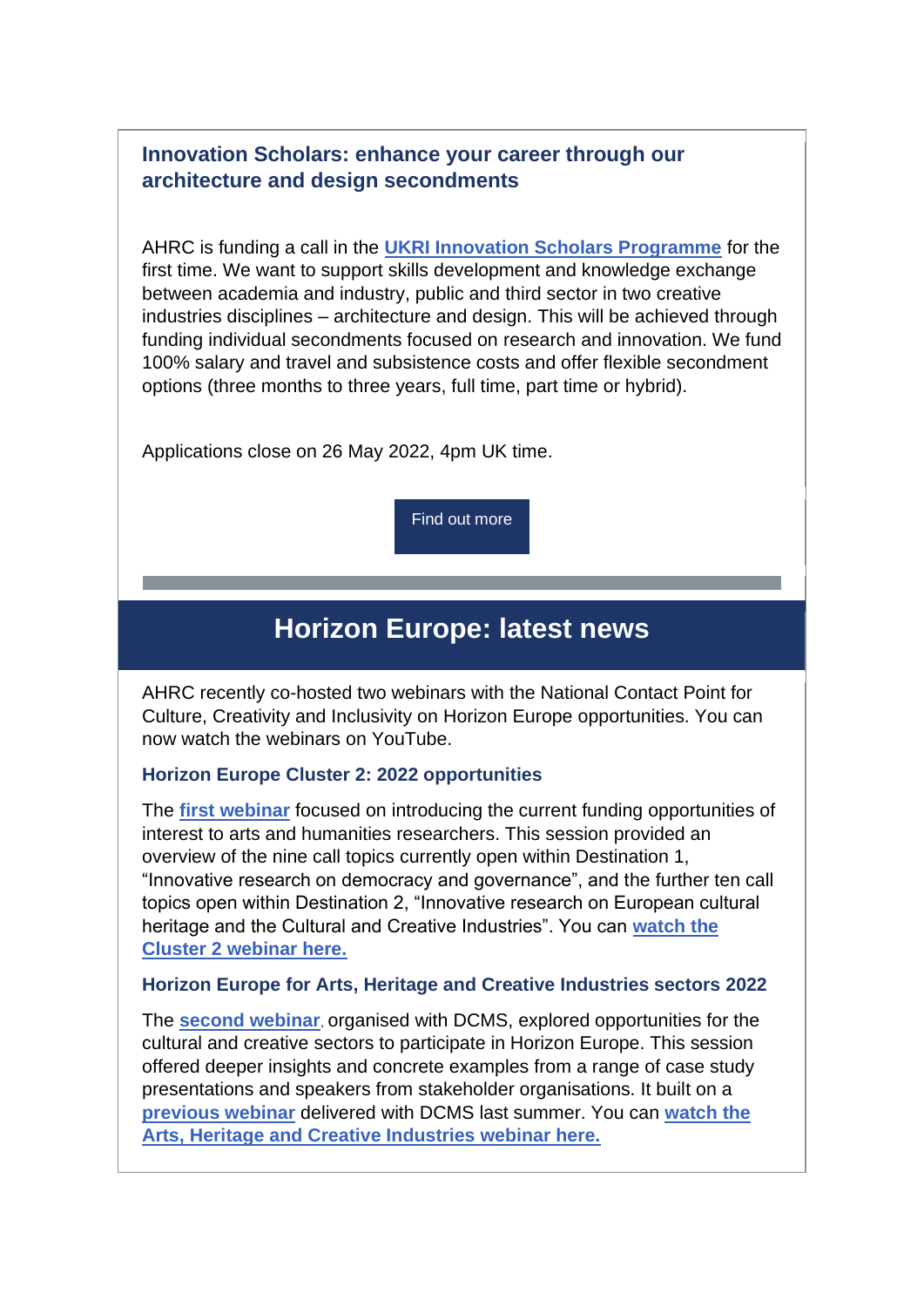A written overview of opportunities is available on **[the AHRC blog](https://r20.rs6.net/tn.jsp?f=001Ojx5rmEWqJ77zvCCeMJBv_PHMoqjztr6oEPE_ZDzOw5QtAwZlh3MpTJWU1ItyojMY6lcPK2ojkLGvhii1tA0GOS7aUqnurNQd3ykht0ViLnovT9BcVvuozNM38342aJXY9SxavMlLb3y11QMKmUz-SkrIIztRR7ClLwi0nVrutMNVSSONcUE6vGXUXba-iI9CJl-umA1dj24xFGZaebh1u0tY7JeQK5nScEvV4w8EpI=&c=lNuuC5O2zfp--JsveHg3aQwA69VCSNKAzLlpv0hg-61m04RdEIyt7A==&ch=IIRCc8U6I67SgowvXLtJlGl7K65x_13quDl6jd-r1EsTNF5k51Mo7Q==)**; this article includes lots of links to further information.

Prospective applicants are also welcome to contact the National Contact Point for Culture, Creativity, and Inclusive Society by emailing [ccisncp@esrc.ukri.org](mailto:ccisncp@esrc.ukri.org)

### **Coronavirus updates**

For all the latest information on the vital work of UKRI and our community in response to the crisis, visit the **[UKRI Coronavirus Hub](https://r20.rs6.net/tn.jsp?f=001Ojx5rmEWqJ77zvCCeMJBv_PHMoqjztr6oEPE_ZDzOw5QtAwZlh3MpRUOLnXg72uCu5pCJLNpICjXbBYvoYqGcB8bzNXj2576uMpgBDsbYN8OCddCZpF5FLGhZHDr9_5cTBK8Ehaxt7EJO1cQ9Woc1DHfgREK_Fb3I28GJOOD0QY=&c=lNuuC5O2zfp--JsveHg3aQwA69VCSNKAzLlpv0hg-61m04RdEIyt7A==&ch=IIRCc8U6I67SgowvXLtJlGl7K65x_13quDl6jd-r1EsTNF5k51Mo7Q==)**.

#### **A summary of current funding opportunities:**

- **[Work with researchers in Luxembourg on arts and humanities](https://r20.rs6.net/tn.jsp?f=001Ojx5rmEWqJ77zvCCeMJBv_PHMoqjztr6oEPE_ZDzOw5QtAwZlh3MpTJWU1ItyojMRzjnPZIzFih10jj51BF4wR-jNEpwiq0vzIDhN-aHxQZ4paDWc1whNCz20wJDOQsIJ3WMYJYQZfeK5SY03dvpzAx0wBVDhOlu2QiiESlVcRY8nl8t2LSgVO06vF1nuFcW2mnZFWqN9rbHQv0R_5f8hwZIsiQ17qvLIb2MfmDbhaEiMvDjxkaqvKqEtJBX-Ob4&c=lNuuC5O2zfp--JsveHg3aQwA69VCSNKAzLlpv0hg-61m04RdEIyt7A==&ch=IIRCc8U6I67SgowvXLtJlGl7K65x_13quDl6jd-r1EsTNF5k51Mo7Q==)  [projects](https://r20.rs6.net/tn.jsp?f=001Ojx5rmEWqJ77zvCCeMJBv_PHMoqjztr6oEPE_ZDzOw5QtAwZlh3MpTJWU1ItyojMRzjnPZIzFih10jj51BF4wR-jNEpwiq0vzIDhN-aHxQZ4paDWc1whNCz20wJDOQsIJ3WMYJYQZfeK5SY03dvpzAx0wBVDhOlu2QiiESlVcRY8nl8t2LSgVO06vF1nuFcW2mnZFWqN9rbHQv0R_5f8hwZIsiQ17qvLIb2MfmDbhaEiMvDjxkaqvKqEtJBX-Ob4&c=lNuuC5O2zfp--JsveHg3aQwA69VCSNKAzLlpv0hg-61m04RdEIyt7A==&ch=IIRCc8U6I67SgowvXLtJlGl7K65x_13quDl6jd-r1EsTNF5k51Mo7Q==)**
- **[UK-Canada Globalink doctoral exchange scheme](https://r20.rs6.net/tn.jsp?f=001Ojx5rmEWqJ77zvCCeMJBv_PHMoqjztr6oEPE_ZDzOw5QtAwZlh3MpTJWU1ItyojMsOba6qUoTFaWagCs8Kvl7ax3cLhxZlsi-rOH0J_SxpjqSESLyHw5jdpfPM1-730lWYuQiEx-ljm4XLIYHt-3FkjIDZ2sUTU5iVShtnvTwhbpWDU9ULBBAqByV9szQyGPlURX9OPkRTeymqLR_qSb9zddJHII7sCI&c=lNuuC5O2zfp--JsveHg3aQwA69VCSNKAzLlpv0hg-61m04RdEIyt7A==&ch=IIRCc8U6I67SgowvXLtJlGl7K65x_13quDl6jd-r1EsTNF5k51Mo7Q==)**
- **[Pre-announcement: Turing AI World-Leading Researcher](https://r20.rs6.net/tn.jsp?f=001Ojx5rmEWqJ77zvCCeMJBv_PHMoqjztr6oEPE_ZDzOw5QtAwZlh3MpTJWU1ItyojMxScpcjW-c6si2kzmfkGSskGtSCsOX1motRxHhY72L-LWKc5oDVCxUHZ-8zytTHPLRzyOoGOS6jGOPUMaUhQtk9YEO2_sf_9tkj166hxslXoc7s_1fW84tUC-w0ZlDMyiEMFo5vjGtaTWG4UmSzwQ3-5Kd74_5Wt4Rj-AB8cuBIG0YeaLkpEmU6B4xRUWoE4E&c=lNuuC5O2zfp--JsveHg3aQwA69VCSNKAzLlpv0hg-61m04RdEIyt7A==&ch=IIRCc8U6I67SgowvXLtJlGl7K65x_13quDl6jd-r1EsTNF5k51Mo7Q==)  [Fellowships: rounds two and three](https://r20.rs6.net/tn.jsp?f=001Ojx5rmEWqJ77zvCCeMJBv_PHMoqjztr6oEPE_ZDzOw5QtAwZlh3MpTJWU1ItyojMxScpcjW-c6si2kzmfkGSskGtSCsOX1motRxHhY72L-LWKc5oDVCxUHZ-8zytTHPLRzyOoGOS6jGOPUMaUhQtk9YEO2_sf_9tkj166hxslXoc7s_1fW84tUC-w0ZlDMyiEMFo5vjGtaTWG4UmSzwQ3-5Kd74_5Wt4Rj-AB8cuBIG0YeaLkpEmU6B4xRUWoE4E&c=lNuuC5O2zfp--JsveHg3aQwA69VCSNKAzLlpv0hg-61m04RdEIyt7A==&ch=IIRCc8U6I67SgowvXLtJlGl7K65x_13quDl6jd-r1EsTNF5k51Mo7Q==)**
- **[Partner with researchers in Switzerland](https://r20.rs6.net/tn.jsp?f=001Ojx5rmEWqJ77zvCCeMJBv_PHMoqjztr6oEPE_ZDzOw5QtAwZlh3MpfMIj0GF6RUj1uhwh1hEmf6e6KqhR2GCquazc5uLrVCsVPlcQhh8l1qeQF8-a2PGYiRErtiNc09o0aIjqrRBQFtNEqSzp-YsrU9eC_FFWQDGZ7EXDN9nnLPFv9xfDP9zb5xkCXHkmHqsCuWbvktnfHi7h3UwVBmRVA==&c=lNuuC5O2zfp--JsveHg3aQwA69VCSNKAzLlpv0hg-61m04RdEIyt7A==&ch=IIRCc8U6I67SgowvXLtJlGl7K65x_13quDl6jd-r1EsTNF5k51Mo7Q==)**
- **[Enhance your career through an architecture or design secondment](https://r20.rs6.net/tn.jsp?f=001Ojx5rmEWqJ77zvCCeMJBv_PHMoqjztr6oEPE_ZDzOw5QtAwZlh3MpW2DifaiYAtrI93GpFluBM9hj5u_Gi256Zp7roDbVUtt5-dLuS8ui9yubktt3DwKMC5Qph2vWNc0k6UylhoxUaQ9VKNBDE-r8Cfcyxb5edU4rGzIRI9-ysl9xBnCMQSnWnd_hVJqte8XYXkyrdxL5KF79lZ3jqMq-tkLZq3KpqAbQfA-hq0Ey76IjFyoGjZQNxUouytaOZ8XGjR9RzR7KLk-E_b4Xhb_1A==&c=lNuuC5O2zfp--JsveHg3aQwA69VCSNKAzLlpv0hg-61m04RdEIyt7A==&ch=IIRCc8U6I67SgowvXLtJlGl7K65x_13quDl6jd-r1EsTNF5k51Mo7Q==)**
- **[Study arts and humanities at an international institution](https://r20.rs6.net/tn.jsp?f=001Ojx5rmEWqJ77zvCCeMJBv_PHMoqjztr6oEPE_ZDzOw5QtAwZlh3MpW2DifaiYAtrxIN_4URS3Ok0SkwT-mE4ZyrVrXCjOj0tBP4W9tABBiQ-uYSEMRUK7QuvUXvS-Z-UH5s7A-RTJ4izpgZa-Mz24HIAEbRc8BGbu36jihzCQ8hGWZFweTmDiKVM3RWw8uFfgZn0HzbAr61NkOENutrxWBme9qq6mLh9RWNmvY9tJp8y2wkHRvI0Aw==&c=lNuuC5O2zfp--JsveHg3aQwA69VCSNKAzLlpv0hg-61m04RdEIyt7A==&ch=IIRCc8U6I67SgowvXLtJlGl7K65x_13quDl6jd-r1EsTNF5k51Mo7Q==)**
- **[Develop basic technologies in sensing and imaging](https://r20.rs6.net/tn.jsp?f=001Ojx5rmEWqJ77zvCCeMJBv_PHMoqjztr6oEPE_ZDzOw5QtAwZlh3MpW2DifaiYAtrL1lacsl8UAxC3BYKgpevy9lnM9a36A7C4QYhuK6vGD0etrjDXsJHzxHTKNvJNdSa-KQydOmhq1siHejmgMsWVMS8BA-Xsh2ZAHnQK84Sbyew20sKaOgH3oM5T_jpMHXOIaSqAqJvvsvAfe4hS5mNjkE6Re11zbc6594RDvxw_co=&c=lNuuC5O2zfp--JsveHg3aQwA69VCSNKAzLlpv0hg-61m04RdEIyt7A==&ch=IIRCc8U6I67SgowvXLtJlGl7K65x_13quDl6jd-r1EsTNF5k51Mo7Q==)**
- **[Collaborate with German partners on arts and humanities research](https://r20.rs6.net/tn.jsp?f=001Ojx5rmEWqJ77zvCCeMJBv_PHMoqjztr6oEPE_ZDzOw5QtAwZlh3MpW2DifaiYAtrHlwATmYhmvT-xQ3SRIGn8p5AWgcsXcAVPyFAvcvECmn6Nfb9LVM7_VwaOLUqHDunOzZLFHjYaDC2Q-7CUlCYzDqAsjKXfQfKqErSI-iq0R2OSCEX0KPl16yocSr0AVdAIMRRwtCmEDVRFh_U_DdqJ519VFhOtZyExMkvWXpgJHvNrstT9ubGDA==&c=lNuuC5O2zfp--JsveHg3aQwA69VCSNKAzLlpv0hg-61m04RdEIyt7A==&ch=IIRCc8U6I67SgowvXLtJlGl7K65x_13quDl6jd-r1EsTNF5k51Mo7Q==)**
- **[AHRC research networking scheme](https://r20.rs6.net/tn.jsp?f=001Ojx5rmEWqJ77zvCCeMJBv_PHMoqjztr6oEPE_ZDzOw5QtAwZlh3Mpd9L5K2a3QgvLG2ml7rG_oqAxC_1HpzXOQgEzf5lpS7VcIrUSda1Bc-Wab2qf00Hcf-kpkZsaxZq0QkQUuhH_dgm2par_2e9Fx9iYUrPYHoGSPHNHIuT2KzP6Zi7Ls2Yij5y6aibfLn1cjD_FhE3Sic=&c=lNuuC5O2zfp--JsveHg3aQwA69VCSNKAzLlpv0hg-61m04RdEIyt7A==&ch=IIRCc8U6I67SgowvXLtJlGl7K65x_13quDl6jd-r1EsTNF5k51Mo7Q==)**
- **[AHRC Working with Brazilian researchers](https://r20.rs6.net/tn.jsp?f=001Ojx5rmEWqJ77zvCCeMJBv_PHMoqjztr6oEPE_ZDzOw5QtAwZlh3Mpd9L5K2a3Qgvusixl0-nFWXt9WN3orPq968bRtAo2xwr3RDuR44xO9xWX6dbQvAJZGeMd4SjhGr7XxGJynxhIUiu4RMBSs-t9k7oAP01aVNhYErLcsjGGs9KjsJW9aC_T1CRaTx6odZ6aozTazicbcIsXx3vMxoqWg==&c=lNuuC5O2zfp--JsveHg3aQwA69VCSNKAzLlpv0hg-61m04RdEIyt7A==&ch=IIRCc8U6I67SgowvXLtJlGl7K65x_13quDl6jd-r1EsTNF5k51Mo7Q==)**
- **[UKRI-SBE lead agency opportunity](https://r20.rs6.net/tn.jsp?f=001Ojx5rmEWqJ77zvCCeMJBv_PHMoqjztr6oEPE_ZDzOw5QtAwZlh3Mpd9L5K2a3Qgvq8FhLfod30NuqZpCj3flvvKn1zSoknA3H9HYVDCDtksN5xxwHq8SVyQyYSHb2XaFd_iX6v8RCYcxFkknQrqVS1tj1dAkluTTOyWVLyBghAvspxr7USWXzm3agNMvPyc2lgJg7Xtpv4k=&c=lNuuC5O2zfp--JsveHg3aQwA69VCSNKAzLlpv0hg-61m04RdEIyt7A==&ch=IIRCc8U6I67SgowvXLtJlGl7K65x_13quDl6jd-r1EsTNF5k51Mo7Q==)**
- **[Daphne Jackson fellowship](https://r20.rs6.net/tn.jsp?f=001Ojx5rmEWqJ77zvCCeMJBv_PHMoqjztr6oEPE_ZDzOw5QtAwZlh3Mpd9L5K2a3QgvcyhFf3RpCXkkNQEeWIWYl6Ph9UUL8vN3ww3G2Bba4y79pTdyjiSh6YhXk6MqQqKM3tNdY5TM_KU5kK5EWSUzGqw_a87LMBP8tTh09w8ODtheneO0syPRylGdgKstZtqZD9KbdOZe7zQ=&c=lNuuC5O2zfp--JsveHg3aQwA69VCSNKAzLlpv0hg-61m04RdEIyt7A==&ch=IIRCc8U6I67SgowvXLtJlGl7K65x_13quDl6jd-r1EsTNF5k51Mo7Q==)**
- **[AHRC follow-on funding for impact and engagement](https://r20.rs6.net/tn.jsp?f=001Ojx5rmEWqJ77zvCCeMJBv_PHMoqjztr6oEPE_ZDzOw5QtAwZlh3Mpd9L5K2a3Qgv1apRkle0hPGhEXKlTYx95wI0u22cY2FnChqLpqWkyjn5UXbPOyi4rXDgEcqWunuNEUWnlgCbyQhcnokH38_Z1JcJsYImJYrpAgBn1Yyz3Ns6a44zcXJAos1SWj1k9FuYp5L3jFkHcYJ9lGRmoXyXG_QfbZqgrcDC&c=lNuuC5O2zfp--JsveHg3aQwA69VCSNKAzLlpv0hg-61m04RdEIyt7A==&ch=IIRCc8U6I67SgowvXLtJlGl7K65x_13quDl6jd-r1EsTNF5k51Mo7Q==)**
- **[AHRC standard research grant](https://r20.rs6.net/tn.jsp?f=001Ojx5rmEWqJ77zvCCeMJBv_PHMoqjztr6oEPE_ZDzOw5QtAwZlh3Mpd9L5K2a3Qgv9qVpUuZITcflptTRV3FvUEmMbjIwJIuJyM6ZSfSBdD6oJVVROURyxO_r7A4L5ZPUWL0ne_Fal59kkvt41xtFihck7CUxEXWbw8fWFL0s4yrOpJy5vSdV0Ys4j2VkPmQTt9seTfMwxpA=&c=lNuuC5O2zfp--JsveHg3aQwA69VCSNKAzLlpv0hg-61m04RdEIyt7A==&ch=IIRCc8U6I67SgowvXLtJlGl7K65x_13quDl6jd-r1EsTNF5k51Mo7Q==)**
- **[AHRC early career research grant](https://r20.rs6.net/tn.jsp?f=001Ojx5rmEWqJ77zvCCeMJBv_PHMoqjztr6oEPE_ZDzOw5QtAwZlh3Mpd9L5K2a3Qgvmj6DU_ReG7A0Ed48A9OxQQfNZn6IXVgVfZjmiA972EQjt2sK_wiTEWnu55zdkrP13_48H9auPkVXd94UH693ALS8EFQnN-bRzDqUhWtWPzUjQ5ilES3DroQZ_3BENWw3NZxbPCqJuD8=&c=lNuuC5O2zfp--JsveHg3aQwA69VCSNKAzLlpv0hg-61m04RdEIyt7A==&ch=IIRCc8U6I67SgowvXLtJlGl7K65x_13quDl6jd-r1EsTNF5k51Mo7Q==)**
- **[AHRC research, development and engagement fellowships: early](https://r20.rs6.net/tn.jsp?f=001Ojx5rmEWqJ77zvCCeMJBv_PHMoqjztr6oEPE_ZDzOw5QtAwZlh3Mpd9L5K2a3Qgv5VqXwELUntx4oOhCkRQJuZtk7u20mZWiwNVYTRrxx-sbjjNlwisP38DlctHQZuQ3HsGN99HvjCitUjO5KL8NItRfgo42Lv_D9HVajsU6UqfNdzj0EVRprOyKyMrmv1ySKEbIHrXm2tQ6ttLzmhmTp6uBNP8Kas2GVZJy9M6_j8ampoMLTE_SRQL5Sy4-8bhFrLwjRIxCgWUPF3z5jdN0Ug==&c=lNuuC5O2zfp--JsveHg3aQwA69VCSNKAzLlpv0hg-61m04RdEIyt7A==&ch=IIRCc8U6I67SgowvXLtJlGl7K65x_13quDl6jd-r1EsTNF5k51Mo7Q==)  [career researchers route](https://r20.rs6.net/tn.jsp?f=001Ojx5rmEWqJ77zvCCeMJBv_PHMoqjztr6oEPE_ZDzOw5QtAwZlh3Mpd9L5K2a3Qgv5VqXwELUntx4oOhCkRQJuZtk7u20mZWiwNVYTRrxx-sbjjNlwisP38DlctHQZuQ3HsGN99HvjCitUjO5KL8NItRfgo42Lv_D9HVajsU6UqfNdzj0EVRprOyKyMrmv1ySKEbIHrXm2tQ6ttLzmhmTp6uBNP8Kas2GVZJy9M6_j8ampoMLTE_SRQL5Sy4-8bhFrLwjRIxCgWUPF3z5jdN0Ug==&c=lNuuC5O2zfp--JsveHg3aQwA69VCSNKAzLlpv0hg-61m04RdEIyt7A==&ch=IIRCc8U6I67SgowvXLtJlGl7K65x_13quDl6jd-r1EsTNF5k51Mo7Q==)**
- **[AHRC research, development and engagement fellowships: standard](https://r20.rs6.net/tn.jsp?f=001Ojx5rmEWqJ77zvCCeMJBv_PHMoqjztr6oEPE_ZDzOw5QtAwZlh3Mpd9L5K2a3QgvCWK1EnHiq0iSNo-zdxex6b_sxyw-pfMz9X3n670m06DTywubUhDeGNQ8usRuik-Fzfe-D7h2D573OtPPYaOYt-kvuxKTlswt8S17Zxk4VCxnPhypSIVLjtCUC1D5eXg5VO0aThWkmJo5zApTAVByQysckfZzB7STfQD7QJO_ThJAOOSIXFBjQB5-JBJPXs-HfSjNIX5bABOjYtG543RFmb2x08eNBXlxKwH0U9Rbjz5SPygsoYCMZgu1IW62ZiAL&c=lNuuC5O2zfp--JsveHg3aQwA69VCSNKAzLlpv0hg-61m04RdEIyt7A==&ch=IIRCc8U6I67SgowvXLtJlGl7K65x_13quDl6jd-r1EsTNF5k51Mo7Q==)  [route to support mid-career and established researchers](https://r20.rs6.net/tn.jsp?f=001Ojx5rmEWqJ77zvCCeMJBv_PHMoqjztr6oEPE_ZDzOw5QtAwZlh3Mpd9L5K2a3QgvCWK1EnHiq0iSNo-zdxex6b_sxyw-pfMz9X3n670m06DTywubUhDeGNQ8usRuik-Fzfe-D7h2D573OtPPYaOYt-kvuxKTlswt8S17Zxk4VCxnPhypSIVLjtCUC1D5eXg5VO0aThWkmJo5zApTAVByQysckfZzB7STfQD7QJO_ThJAOOSIXFBjQB5-JBJPXs-HfSjNIX5bABOjYtG543RFmb2x08eNBXlxKwH0U9Rbjz5SPygsoYCMZgu1IW62ZiAL&c=lNuuC5O2zfp--JsveHg3aQwA69VCSNKAzLlpv0hg-61m04RdEIyt7A==&ch=IIRCc8U6I67SgowvXLtJlGl7K65x_13quDl6jd-r1EsTNF5k51Mo7Q==)**
- **[Knowledge Transfer Partnership](https://r20.rs6.net/tn.jsp?f=001Ojx5rmEWqJ77zvCCeMJBv_PHMoqjztr6oEPE_ZDzOw5QtAwZlh3Mpd9L5K2a3QgvGM0A4hYGQ-pgJ00ilSk-PpvwlQVqwDc-2N4hsmshgkctS5uvpr22vBszdqVutmV9O_FgynzQOdhBj4PVVbk0KvBLhzo-CiptqgMJ6z2u_W6DOkgQ4bD_nxRdZ6AbmglyB6gZFnqBBoU=&c=lNuuC5O2zfp--JsveHg3aQwA69VCSNKAzLlpv0hg-61m04RdEIyt7A==&ch=IIRCc8U6I67SgowvXLtJlGl7K65x_13quDl6jd-r1EsTNF5k51Mo7Q==)**

[See all current opportunities](https://r20.rs6.net/tn.jsp?f=001Ojx5rmEWqJ77zvCCeMJBv_PHMoqjztr6oEPE_ZDzOw5QtAwZlh3Mpd9L5K2a3QgvEtLxC0KyzoLL2wGIZuYhVjAkDNg_7459U431Kr1teq-gI66OE_VaGoY8f8aFV_4Ccv9xfM7pfDeLjuqYe5xu90Q5W3Fzx5NojhF9bin3UqHmYgHBr0y9zXQYQI64SR78nDshO2T5wRYSNLk_XL7FQ-hvJnANP83bB2HJUjOAa45aLxFisJiZKpaRztx4KHoY1Jy0WY9sDYBU8VkxagoaJIXo-LFkY0ZY5XndNhObJ75umB-ZX5b9mKu3ERDFNq5FRajROgtNiXEWvMIgfgXb59Oqy5k3DiFC-mFE3_Xj0rXeb_0wnPlTNQ==&c=lNuuC5O2zfp--JsveHg3aQwA69VCSNKAzLlpv0hg-61m04RdEIyt7A==&ch=IIRCc8U6I67SgowvXLtJlGl7K65x_13quDl6jd-r1EsTNF5k51Mo7Q==)